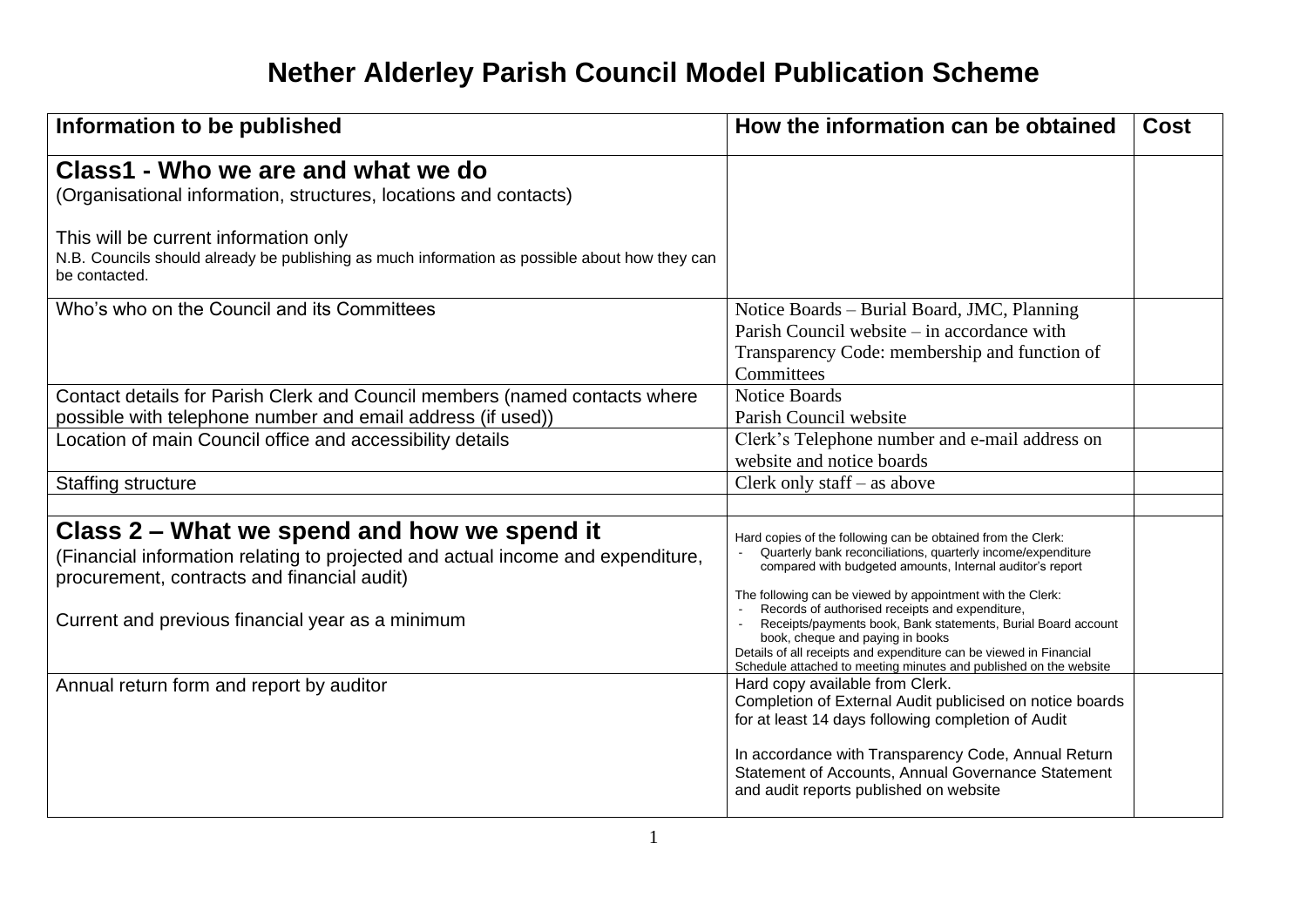| <b>Finalised budget</b>                                                                                                          | Hard copy available from Clerk                                                                                                    |  |
|----------------------------------------------------------------------------------------------------------------------------------|-----------------------------------------------------------------------------------------------------------------------------------|--|
| Precept                                                                                                                          | Hard copy available from Clerk                                                                                                    |  |
| <b>Borrowing Approval letter</b>                                                                                                 | N/A                                                                                                                               |  |
| <b>Financial Standing Orders and Regulations</b>                                                                                 | Available to view or as a hard copy through Clerk                                                                                 |  |
| Grants given and received                                                                                                        | Hard copies available through the Clerk                                                                                           |  |
| List of current contracts awarded and value of contract                                                                          | Hard Copies available through Clerk when applicable                                                                               |  |
| Members' allowances and expenses                                                                                                 | Hard copies available from the Clerk                                                                                              |  |
|                                                                                                                                  |                                                                                                                                   |  |
| Class 3 – What our priorities are and how we are doing                                                                           |                                                                                                                                   |  |
| (Strategies and plans, performance indicators, audits, inspections and reviews)                                                  |                                                                                                                                   |  |
| Parish Plan (current and previous year as a minimum)                                                                             | Parish Plan information link on website                                                                                           |  |
| Annual Report to Parish or Community Meeting (current and previous year as a<br>minimum)                                         | Chairman's annual report is posted on Notice Boards<br>and published on website. May be obtained as hard<br>copy from Clerk.      |  |
| <b>Quality status</b>                                                                                                            | N/A                                                                                                                               |  |
| Local charters drawn up in accordance with DCLG guidelines                                                                       | N/A                                                                                                                               |  |
|                                                                                                                                  |                                                                                                                                   |  |
| Class 4 – How we make decisions                                                                                                  |                                                                                                                                   |  |
| (Decision making processes and records of decisions)                                                                             |                                                                                                                                   |  |
| Current and previous council year as a minimum                                                                                   |                                                                                                                                   |  |
| Timetable of meetings (Council, any committee/sub-committee meetings and<br>parish meetings)                                     | Meetings advertised according to regulations, on Notice<br>boards. Proposed timetable of meetings on website and<br>Notice boards |  |
| Agendas of meetings (as above)                                                                                                   | Hard copies available on application to the Clerk and<br>published on website                                                     |  |
| Minutes of meetings (as above) - NB this will exclude information that is properly<br>regarded as private to the meeting.        | Available for inspection on appointment with the Clerk.<br>Hard copies of Minutes available through Clerk<br>Published on website |  |
| Reports presented to council meetings - NB this will exclude information that is properly<br>regarded as private to the meeting. | Included within Minutes - see above                                                                                               |  |
| Responses to consultation papers                                                                                                 | Minuted details published on website.<br>Hard copies of written responses available on<br>application to the Clerk                |  |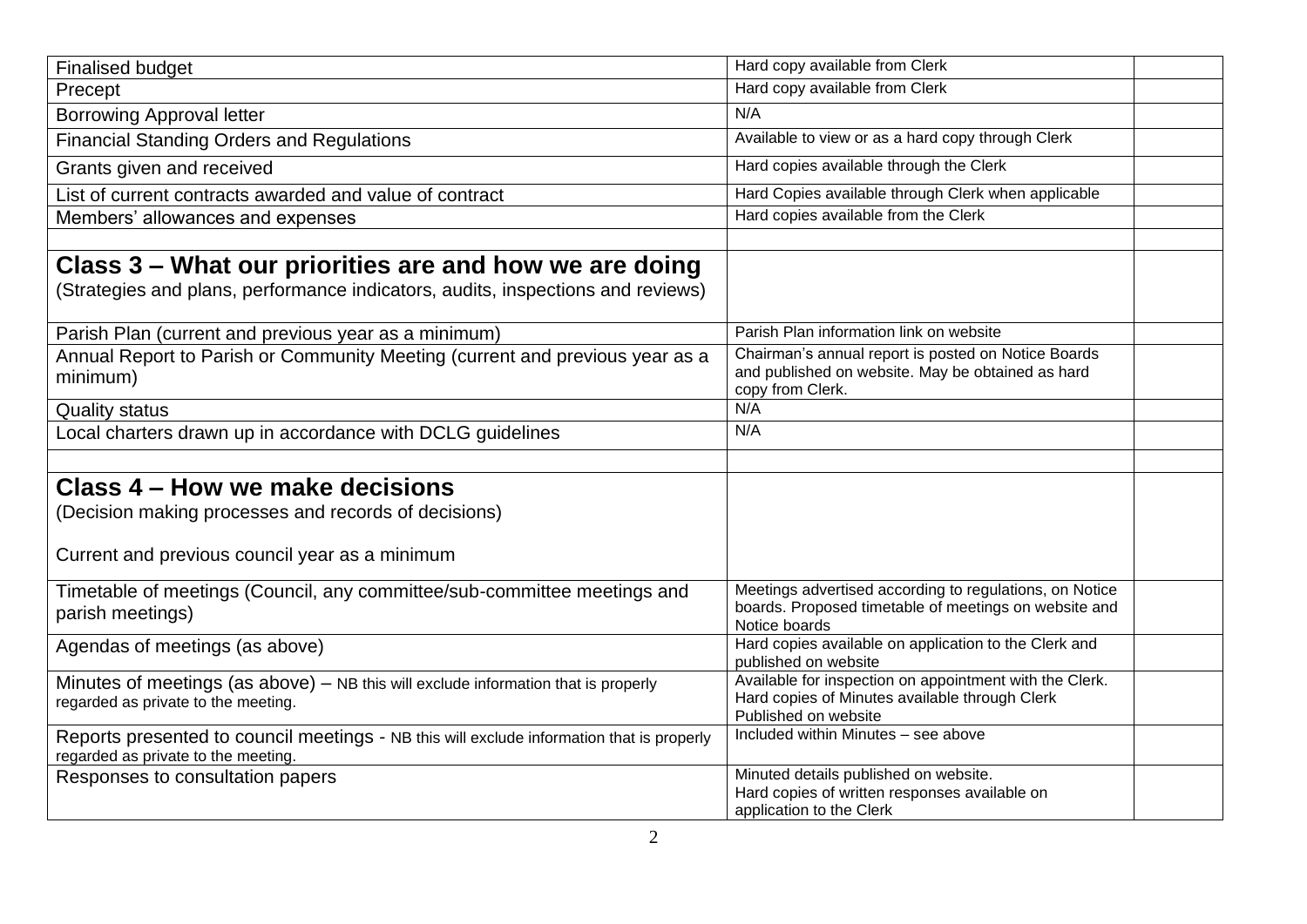| Responses to planning applications                                                                       | Minuted details published on website. Hard copies of<br>responses available on application to the Clerk.                                                                                                                |  |
|----------------------------------------------------------------------------------------------------------|-------------------------------------------------------------------------------------------------------------------------------------------------------------------------------------------------------------------------|--|
| Bye-laws                                                                                                 | See Class 7: Burial Regulations available on request<br>from the Clerk and published on website.                                                                                                                        |  |
|                                                                                                          |                                                                                                                                                                                                                         |  |
| Class 5 – Our policies and procedures                                                                    |                                                                                                                                                                                                                         |  |
| (Current written protocols, policies and procedures for delivering our services<br>and responsibilities) |                                                                                                                                                                                                                         |  |
| Current information only                                                                                 |                                                                                                                                                                                                                         |  |
| Policies and procedures for the conduct of council business:                                             |                                                                                                                                                                                                                         |  |
| Procedural standing orders                                                                               | Standing Orders available for inspection by appointment<br>with Clerk or can be obtained as a hard copy through<br>Clerk                                                                                                |  |
| Committee and sub-committee terms of reference                                                           | Hard copies can be obtained from the Clerk.<br>Burial Board Committee's responsibilities are also<br>detailed in the Burial Board regulations.<br>Delegated authority minuted for specific working groups<br>as arises. |  |
| Delegated authority in respect of officers                                                               | Delegated Burial duties can be obtained from Clerk.<br>Standing Orders and Financial Regulations refer to<br>delegated authority                                                                                        |  |
| Code of Conduct                                                                                          | Hard copy on application to Clerk.<br>Copy displayed on website                                                                                                                                                         |  |
| Policy statements                                                                                        | Risk Management Policy Statements and available to<br>view or as a hard copy from the Clerk                                                                                                                             |  |
| Policies and procedures for the provision of services and about the employment<br>of staff:              |                                                                                                                                                                                                                         |  |
| Internal policies relating to the delivery of services                                                   | See Class 7 - Burial Board regulations available from                                                                                                                                                                   |  |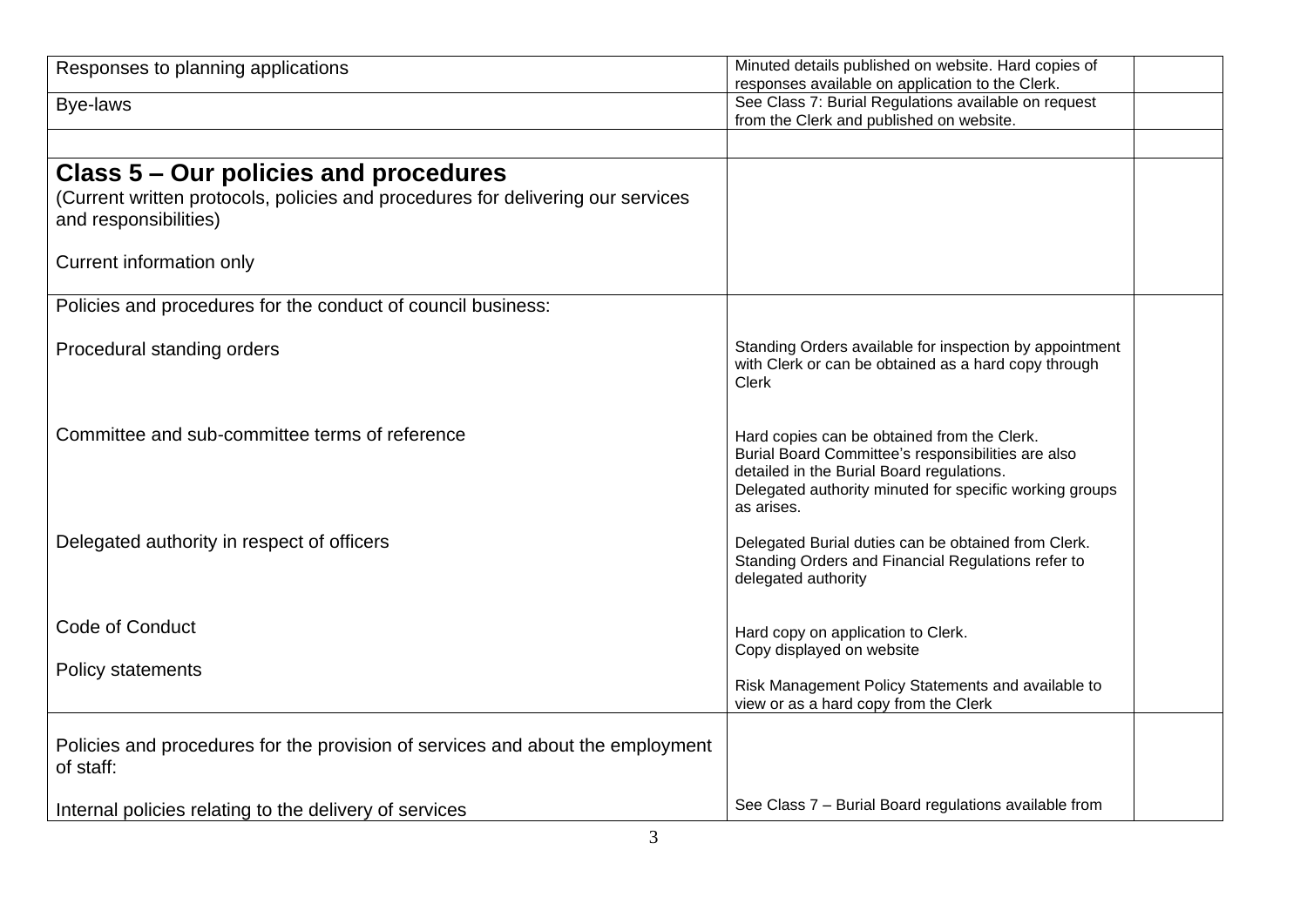|                                                                                                                   | the Clerk. Regulations distributed to local Undertakers                                                                                                                                                                                                                                                                      |
|-------------------------------------------------------------------------------------------------------------------|------------------------------------------------------------------------------------------------------------------------------------------------------------------------------------------------------------------------------------------------------------------------------------------------------------------------------|
|                                                                                                                   | by the Parish Council.                                                                                                                                                                                                                                                                                                       |
| Equality and diversity policy                                                                                     | N/A                                                                                                                                                                                                                                                                                                                          |
| Health and safety policy                                                                                          | Risk Management Policy Statements available from the<br><b>Clerk</b>                                                                                                                                                                                                                                                         |
| Recruitment policies (including current vacancies)                                                                | N/A                                                                                                                                                                                                                                                                                                                          |
| Policies and procedures for handling requests for information                                                     | Model Publication Scheme and Guide to Information,<br>detailing sources and methods of disseminating<br>information, available from the Clerk. Model and Guide<br>advertised on the Parish Notice Boards.                                                                                                                    |
| Complaints procedures (including those covering requests for information and<br>operating the publication scheme) | Hard copy from the Clerk                                                                                                                                                                                                                                                                                                     |
| Information security policy                                                                                       | Hard copy available from Clerk                                                                                                                                                                                                                                                                                               |
| Records management policies (records retention, destruction and archive)                                          | Hard copy available from the Clerk                                                                                                                                                                                                                                                                                           |
| Data protection policies                                                                                          | Hard copy available from Clerk                                                                                                                                                                                                                                                                                               |
| Schedule of charges (for the publication of information)                                                          | Included at conclusion of this Guide to Information                                                                                                                                                                                                                                                                          |
|                                                                                                                   |                                                                                                                                                                                                                                                                                                                              |
| <b>Class 6 – Lists and Registers</b>                                                                              | (hard copy or website; some information may<br>only be available by inspection)                                                                                                                                                                                                                                              |
| Currently maintained lists and registers only                                                                     |                                                                                                                                                                                                                                                                                                                              |
| Any publicly available register or list                                                                           | Register of Purchased Graves and Register of Burials<br>held by Clerk. Register of Burials available for inspection<br>on application to Clerk. Register of Purchased Graves is<br>not made accessible to members of the Public due to<br>the inclusion of names and addresses, that are<br>considered personal information. |
| <b>Assets Register</b>                                                                                            | Available for inspection on application to Clerk or as a<br>hard copy from the Clerk. Highways, building, land<br>assets register published on website, in accordance with<br><b>Transparency Code</b>                                                                                                                       |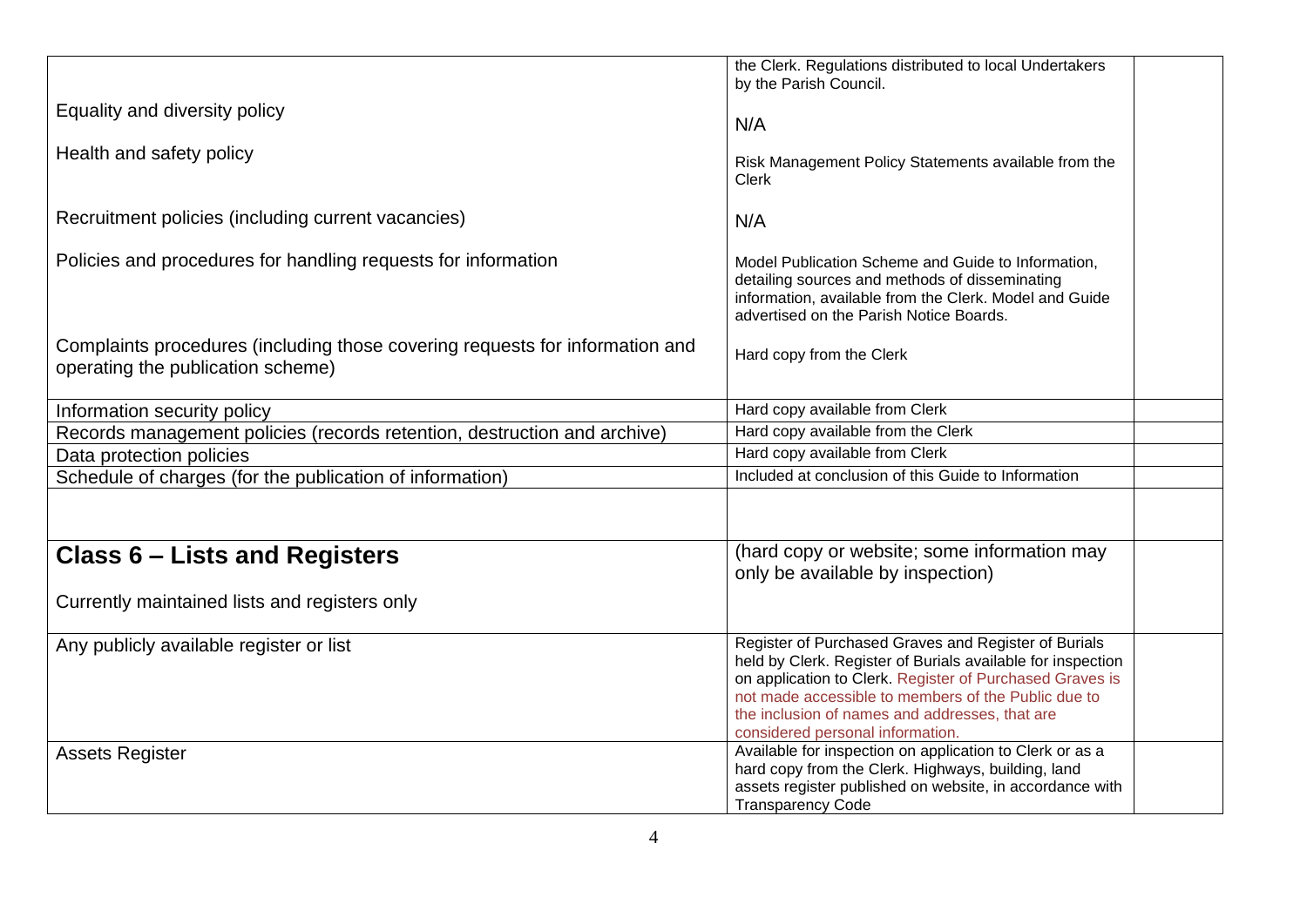| Disclosure log (indicating the information that has been provided in response to requests;<br>recommended as good practice, but may not be held by parish councils)  | N/A                                                                                                                                                                                      |  |
|----------------------------------------------------------------------------------------------------------------------------------------------------------------------|------------------------------------------------------------------------------------------------------------------------------------------------------------------------------------------|--|
| Register of members' interests                                                                                                                                       | Held by Clerk and by Cheshire East Borough Council.<br>Available for inspection on application to Clerk.<br>Published on website.                                                        |  |
| Register of gifts and hospitality                                                                                                                                    | Held by Clerk and Cheshire East Borough Council.<br>Available for inspection on application to Clerk.                                                                                    |  |
|                                                                                                                                                                      |                                                                                                                                                                                          |  |
| Class 7 – The services we offer<br>(Information about the services we offer, including leaflets, guidance and<br>newsletters produced for the public and businesses) | (Hard copy or website; some information may<br>only be available by inspection)                                                                                                          |  |
| Current information only                                                                                                                                             |                                                                                                                                                                                          |  |
| Allotments                                                                                                                                                           | N/A                                                                                                                                                                                      |  |
| Burial grounds and closed churchyards                                                                                                                                | Burial Ground regulations and fees available on request<br>to the Clerk. Local undertakers also hold details.                                                                            |  |
| Community centres and village halls                                                                                                                                  | Parish Hall information can be obtained from Clerk to<br>Parish Hall Joint Management Committee or from the<br>Caretaker. Contact details are listed on the notice<br>boards and website |  |
| Parks, playing fields and recreational facilities                                                                                                                    | N/A                                                                                                                                                                                      |  |
| Seating, litter bins, clocks, memorials and lighting                                                                                                                 | Information can be sought from the Clerk regarding<br>benches and litter bins.                                                                                                           |  |
| <b>Bus shelters</b>                                                                                                                                                  | Information can be sought from the Clerk regarding the 5<br>bus shelters owned by the Parish Council.                                                                                    |  |
| <b>Markets</b>                                                                                                                                                       | N/A                                                                                                                                                                                      |  |
| Public conveniences                                                                                                                                                  | N/A                                                                                                                                                                                      |  |
| Agency agreements                                                                                                                                                    | N/A                                                                                                                                                                                      |  |
| A summary of services for which the council is entitled to recover a fee, together<br>with those fees (e.g. burial fees)                                             | Burial Board only. Fees on application to the Clerk to the<br>Parish Council.<br>NB Parish Hall fees on application to the Parish Hall<br>committee                                      |  |
|                                                                                                                                                                      |                                                                                                                                                                                          |  |
| <b>Additional Information</b>                                                                                                                                        |                                                                                                                                                                                          |  |
| This will provide Councils with the opportunity to publish information that is not<br>itemised in the lists above                                                    |                                                                                                                                                                                          |  |